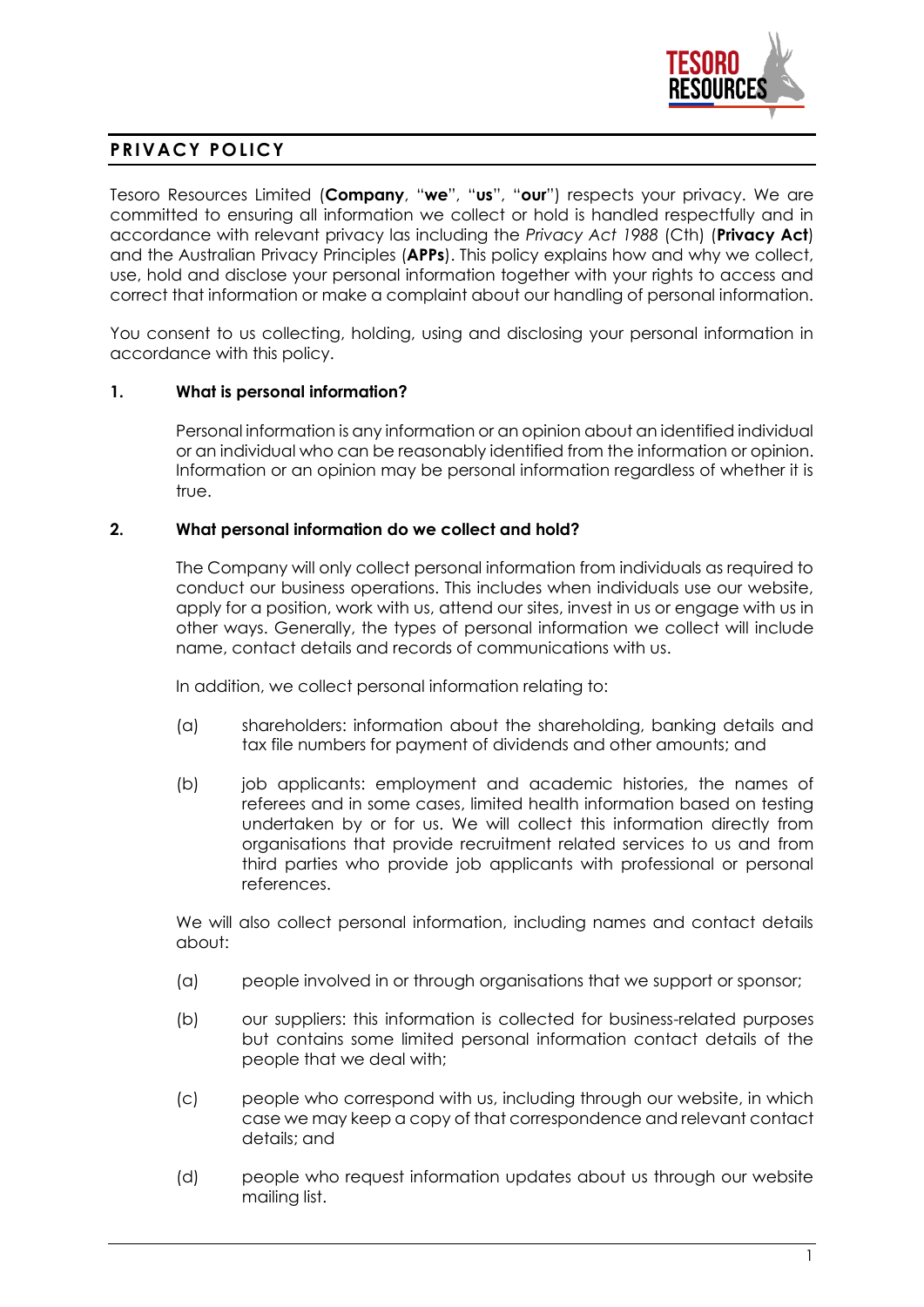

We may collect information about how you access, use and interact with the website. This information may include:

- (a) the location from which you have come to the site and the pages you have visited; and
- (b) technical data, which may include IP address, the types of devices you are using to access the website, device attributes, browser type, language and operating system.

We use cookies on the website. A cookie is a small text file that the website may place on your device to store information. We may use persistent cookies (which remain on your computer even after you close your browser) to store information that may speed up your use of our website for any of your future visits to the website. We may also use session cookies (which no longer remain after you end your browsing session) to help manage the display and presentation of information on the website. You may refuse to use cookies by selecting the appropriate settings on your browser. However, please note that if you do this, you may not be able to use the full functionality of the website.

### **2. Why do we collect, hold and use your personal information?**

We may use personal information for the primary purpose for which it is collected (e.g. provision of our services, including administration of our services) or for secondary purposes which are related (or directly related to the case of sensitive information) to the primary purpose.

We collect, hold and use your personal information so that we can:

- (a) comply with our legal obligations and assist government and law enforcement agencies or regulators;
- (b) communicate with, and comply with our legal obligations to, our shareholders, and to process payments to them;
- (c) enable third party service providers to produce us and our related companies with services such as information technology, auditing, legal advice, printing and mailing services, and services related to our share register;
- (d) correspondence with people who have contacted us, and deal with feedback;
- (e) provide services to, and manage, our related companies;
- (f) correspond with people regarding our corporate sponsorships;
- (g) consider applications from prospective employees or contractors;
- (h) maintain and update our records;
- (i) conduct or participate in investigations or due diligence;
- (j) facilitate transactions involving the Company or any of our affiliates; and
- (k) manage our operations (including safety and security).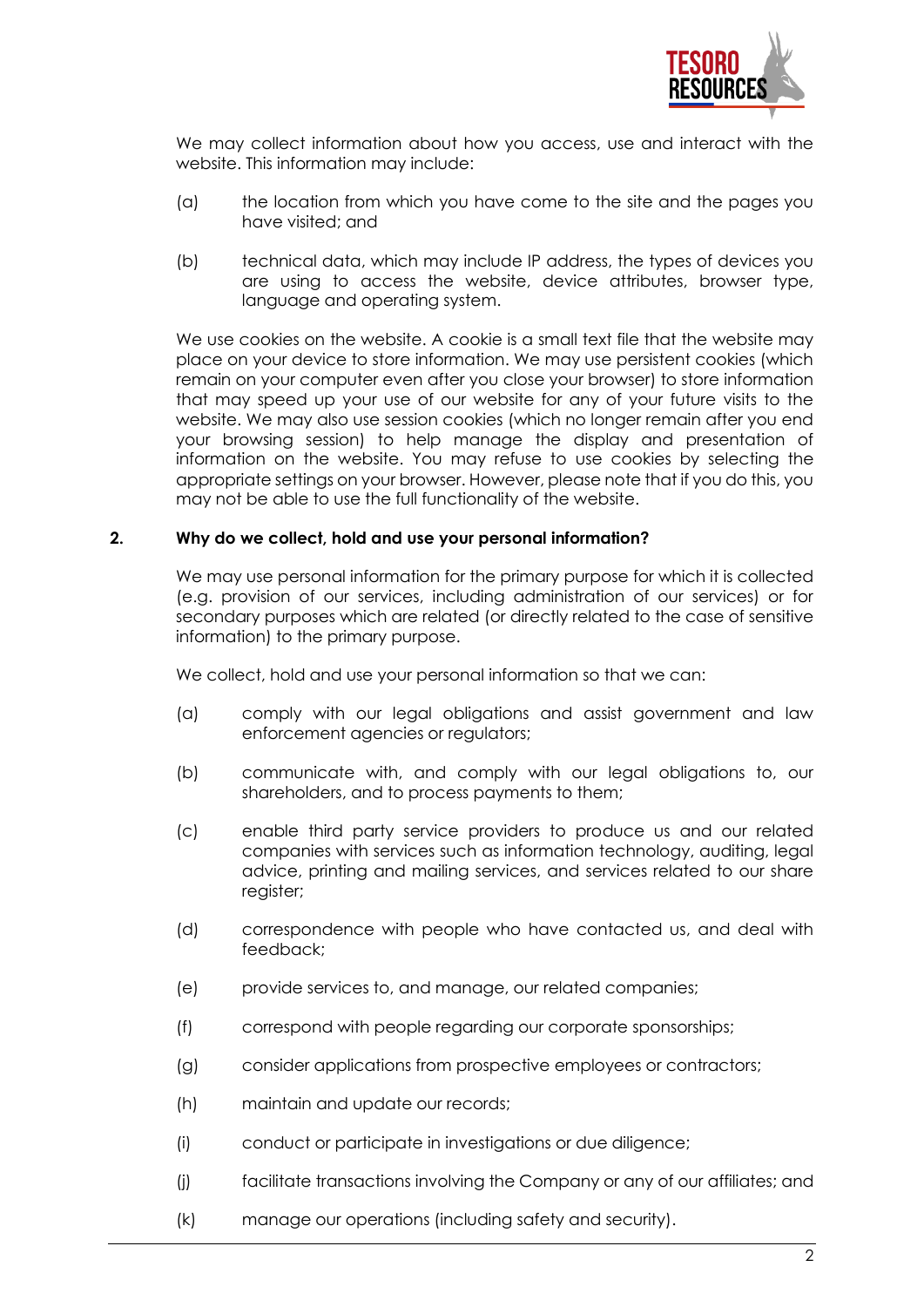

Where appropriate, we will confirm your express consent before collecting such information.

If you do not provide us with your personal information, we may not be able to provide you with our services, communicate with you or respond to your enquiries.

# **3. How do we collect your personal information?**

We will collect your personal information directly from you whenever you interact with us.

We may collect information from third parties – for instance, information regarding shareholders is collected from our share registrar, and information about job applicants is collected in the manner set out above.

### **4. How do we store and hold personal information?**

We store most information about you in computer systems and databases operated by either us or our external service providers.

We implement and maintain processes and security measures to protect personal information which we hold from misuse, interference or loss, and from unauthorised access, modification or disclosure. Processes including taking steps to restrict access to databases, maintaining firewalls, encrypting data, using secure servers in controlled facilities and only allowing access by those entrusted with authority and computer network passwords. We also require all employees to comply with information security policies and attend training. In addition, we monitor and regularly review our practices against industry best practice.

We will also take reasonable steps to destroy or de-identify personal information once we no longer require it for the purposes for which it was collected or for any secondary purpose permitted under the APPs.

However, the internet is not a secure environment and no computer system is perfectly secure. Although all care is taken, we cannot guarantee the security of information provided to us. This means that there is always a risk that your personal information may be accessed or used without authorisation.

#### **5. Who do we disclose your personal information to, and why?**

We may transfer or disclose your personal information to our related companies.

We may disclose personal information to external service providers (including IT service providers, auditors, legal advisors, mail houses and our share registrar) so that they may perform services for us or on our behalf.

We may also disclose your personal information to others where:

- (a) we are required or authorised by law to do so;
- (b) you may have expressly consented to the disclosure or the consent may be reasonably inferred from the circumstances; or
- (c) we are otherwise permitted to disclose the information under the Privacy Act.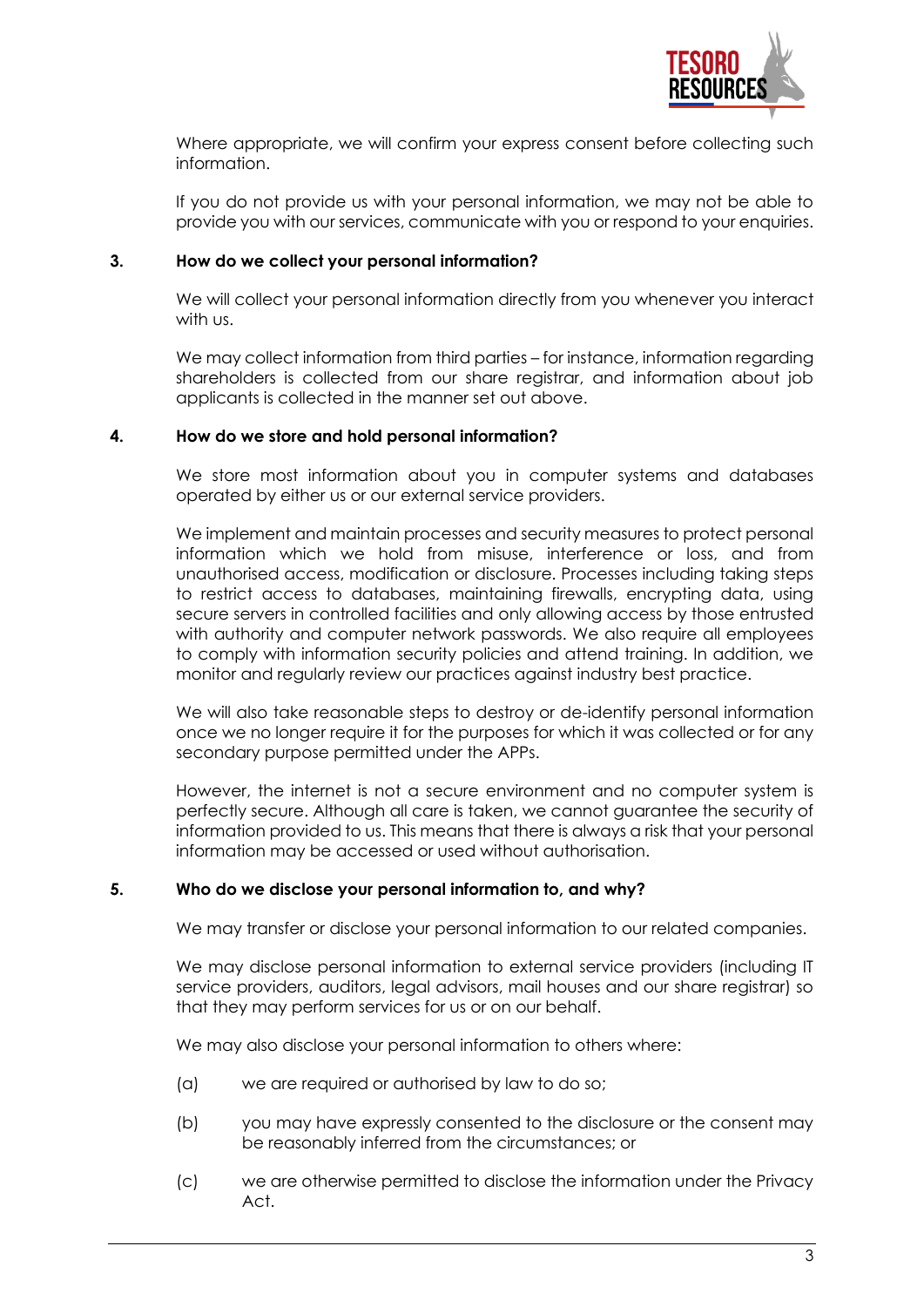

If the ownership or control of all or part of our assets or business changes, we may transfer your personal information to the prospective or new owner.

# **6. Do we disclose personal information to overseas recipients?**

We may disclose your personal information to recipients/related bodies corporate which are located outside Australia. Those recipients are likely to be located in Chile.

The Company may also use overseas facilities to process or back up its information. As a result, we may transfer your personal information to our overseas facilities for storage. However, this does not change any of our commitments to safeguard your privacy.

# **7. Do we use your personal information for marketing?**

We will use your personal information to offer you products and services we believe may interest you, but we will not do so if you tell us not to.

Where you receive electronic marketing communications from us, you may opt out of receiving further marketing communications by following the opt-out instructions provided in the communication.

### **8. Access to and correction of your personal information**

You may access or request correction of the personal information that we hold about you by contacting us. Our contact details are set out below. We may need to verify your identify before giving you access to your personal information. There are some circumstances in which we are not required to give you access to your personal information (for example, where a legal exemption applies).

There is no charge for requesting access to your personal information, but we may require you to meet our reasonable costs in providing you with access (such as photocopying costs or costs for time spent on collating large amounts of material).

We will respond to your requests to access or correct personal information in a reasonable time and will take all reasonable steps to ensure that the personal information we hold about you remains accurate and up to date.

### **9. Complaints**

If you have a question about our policy or wish to make a complaint about the way in which we have handled any privacy issue, including your request for access or correction of your personal information, you should contact us in writing. Our contact details are set out below.

We will consider your complaint promptly and determine whether it requires further investigation. We will notify you of the outcome of this investigation and any subsequent internal investigation.

It is our intention to use our best endeavours to resolve any complaints to your satisfaction. However, if you remain unsatisfied with the way in which we have handled a privacy issue, you may approach an independent advisor or contact the Office of the Australian Information Commissioner (**OAIC**) for guidance on alternative courses of action which may be available.